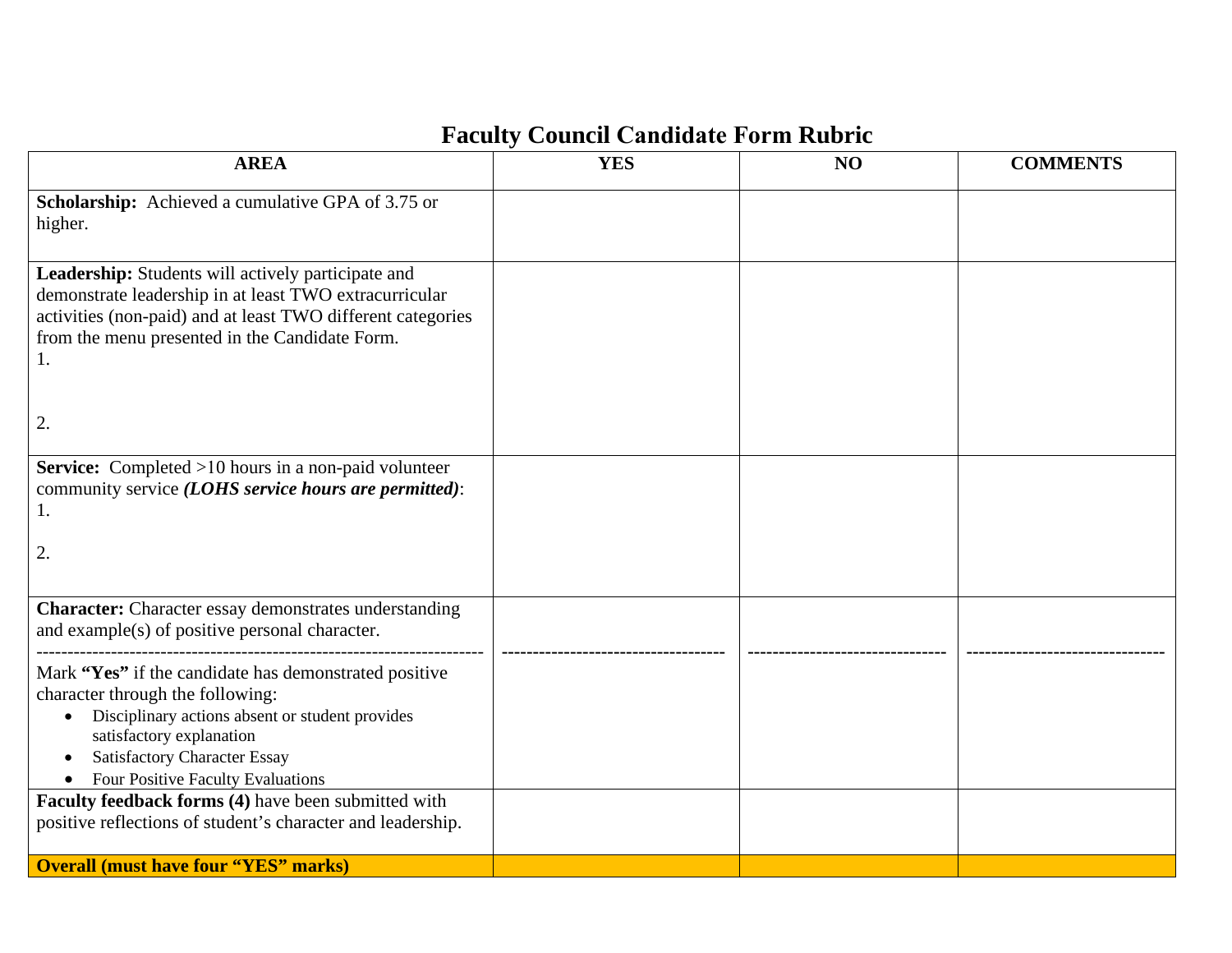## Example Candidate Form

## **Part 2: CANDIDATE CHECKLIST (USE THIS CHECKLIST AS THE COVER SHEET FOR THE APPLICATION)**

#### **Check off items as they are completed. When the Candidate Form is submitted, the NHS Adviser will review the form with the candidate. ALL SECTIONS OF THE CANDIDATE FORM MUST BE TYPED.**

| <b>Candidate</b><br><b>Check-off</b> | <b>Item</b>                                                                                                                                     | <b>Adviser</b><br><b>Use Only</b> |
|--------------------------------------|-------------------------------------------------------------------------------------------------------------------------------------------------|-----------------------------------|
|                                      | Candidate Checklist (this sheet) complete                                                                                                       |                                   |
|                                      | Leadership Activities and Explanation                                                                                                           |                                   |
|                                      | Service Hours and Explanation                                                                                                                   |                                   |
|                                      | <b>Character Essay</b>                                                                                                                          |                                   |
|                                      | Discipline Disclosure                                                                                                                           |                                   |
|                                      | Candidate Feedback Forms given to faculty members. Write the names of the faculty<br>members completing the forms in the spaces provided below. |                                   |
|                                      | Mr. Meteyer<br>1.                                                                                                                               |                                   |
|                                      | Ms. Kaufman<br>2.                                                                                                                               |                                   |
|                                      | Ms. Collins<br>3.                                                                                                                               |                                   |
|                                      | Ms. Novak<br>4.                                                                                                                                 |                                   |
|                                      | Parent and Student signatures complete (below)                                                                                                  |                                   |

### *\*STUDENTS MUST MEET OR EXCEED THE HIGH STANDARDS OF ELIGIBILITY IN ALL AREAS\**

I, the parent/guardian have read and agree with the accuracy and completeness of the information provided by my child in this candidate application, and agree to the processes and standards described in this document.

| __ John (Imith_           | 9/1/2020    |
|---------------------------|-------------|
| Parent/guardian signature | <b>Date</b> |

 $\_$ JANE DOE  $\_$ *Candidate Printed Name* 

\_\_\_*Jane Doe*\_\_\_\_\_\_\_\_\_\_\_\_\_\_\_\_\_\_\_\_\_\_\_\_\_\_\_ \_\_9/1/2020\_\_\_\_\_\_\_\_\_\_ *Candidate Signature Date* 

| _9/1/2020 |  |
|-----------|--|
| Date      |  |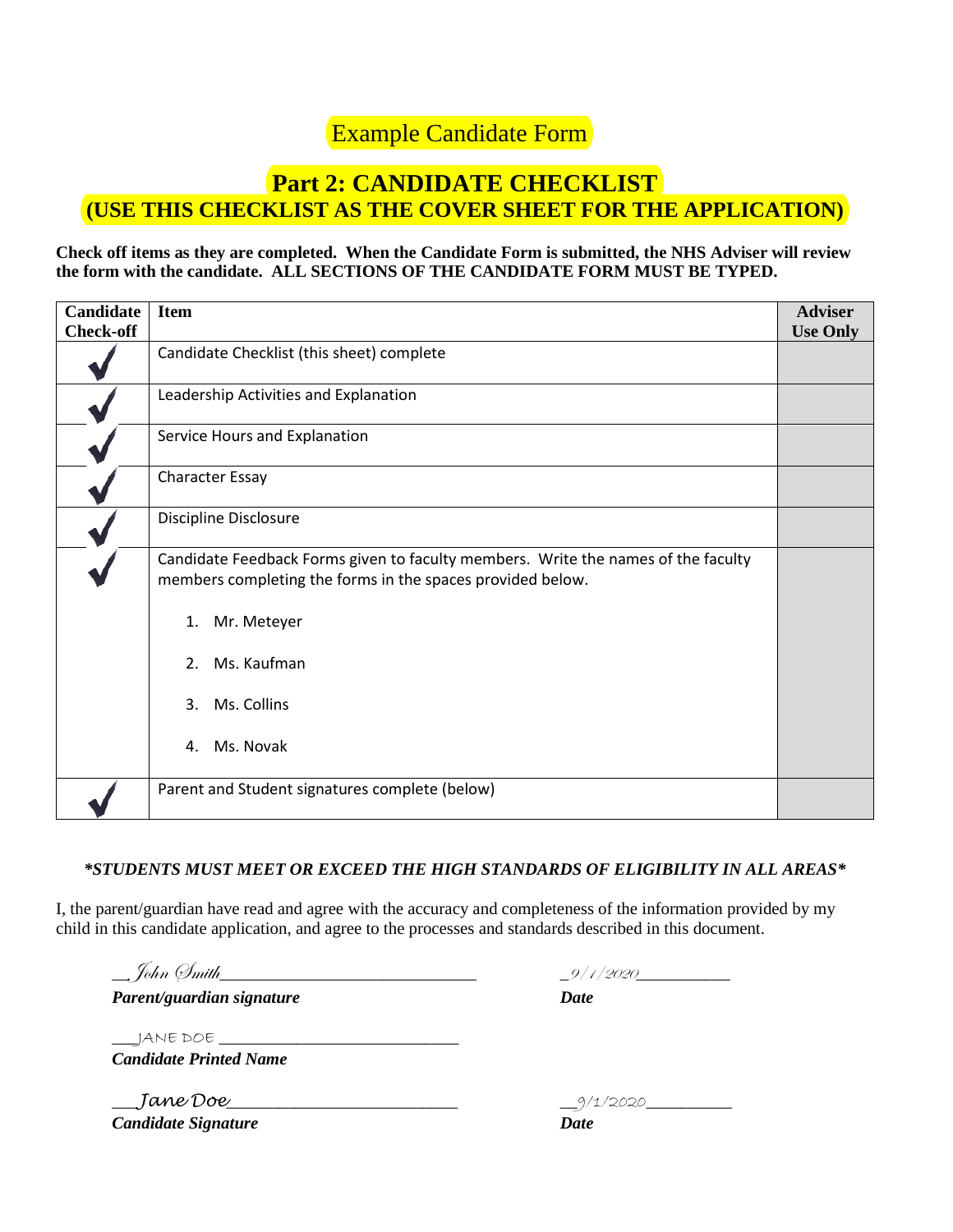## **Part 3: LEADERSHIP ACTIVITIES**

#### **Directions:**

- *3.* **Leadership: Students will actively participate and demonstrate leadership in at least two extracurricular activities (non-paid) from at least TWO different categories from a menu presented in the candidate form. The student must have already participated in these activities prior to the year of the application;** *pending participation or groups that the student joined this school year are not valid.*
- **4. Students will write an explanation of how their participation in these activities demonstrates leadership that positively affects others;** *students should demonstrate active leadership beyond simple participation.*

*Only activities participated in after 8th grade through the school year prior to this application will be considered.*

| <b>LOHS Competitive Athletics</b>             | <b>Performance Extracurricular Activities</b>    |
|-----------------------------------------------|--------------------------------------------------|
|                                               | To qualify, students must compete or             |
| Any LOHS-sanctioned athletic team,            | perform regularly with these groups.             |
| including MHSAA sports, LOCS                  | These include: after-school Marching Band,       |
| Gymnastics, Powerlifting, Water Polo,         | <b>Broadcasting Club, Business Professionals</b> |
| Mountain Bike Race Team, Dance Team,          | of America (competitive), DECA, Educators        |
| etc. (excludes Ski Club; includes competitive | Rising (competitive), FIRST Robotics Team        |
| Ski Team)                                     | 302, Forensics, LOcomotion, Thespian             |
|                                               | Society, Una Choir, Winter Guard, Winter         |
|                                               | Percussion etc.                                  |
| <b>Category 3: LOHS Non-Competitive</b>       | <b>Category 4: Non-School Activities</b>         |
| <b>Extracurricular Activities</b>             |                                                  |
| To qualify, students must regularly meet      | Examples may include non-school                  |
| with these groups (at least $8$ times per     | sanctioned activities such as off-campus         |
| school year).                                 | dance, church youth groups, theater              |
| Includes any other officially sanctioned      | productions, jobs, etc.                          |
| Extracurricular or GAP club listed on the     |                                                  |
| LOHS After-School Activities webpage.         | Non-school activities should be substantially    |
|                                               | different than school activities (categories 1-  |
|                                               | 3. For example, a student who uses an            |
|                                               | LOHS sport for Category 1 should not list        |
|                                               | the same sport as a non-school activity for      |
|                                               | this category.                                   |

### **LEADERSHIP ACTIVITIES MENU**

**Category 2: LOHS Competitive and** 

**Category 1:** 

*\*The examples above are not exhaustive, there may be other clubs that you are involved in that are not listed\**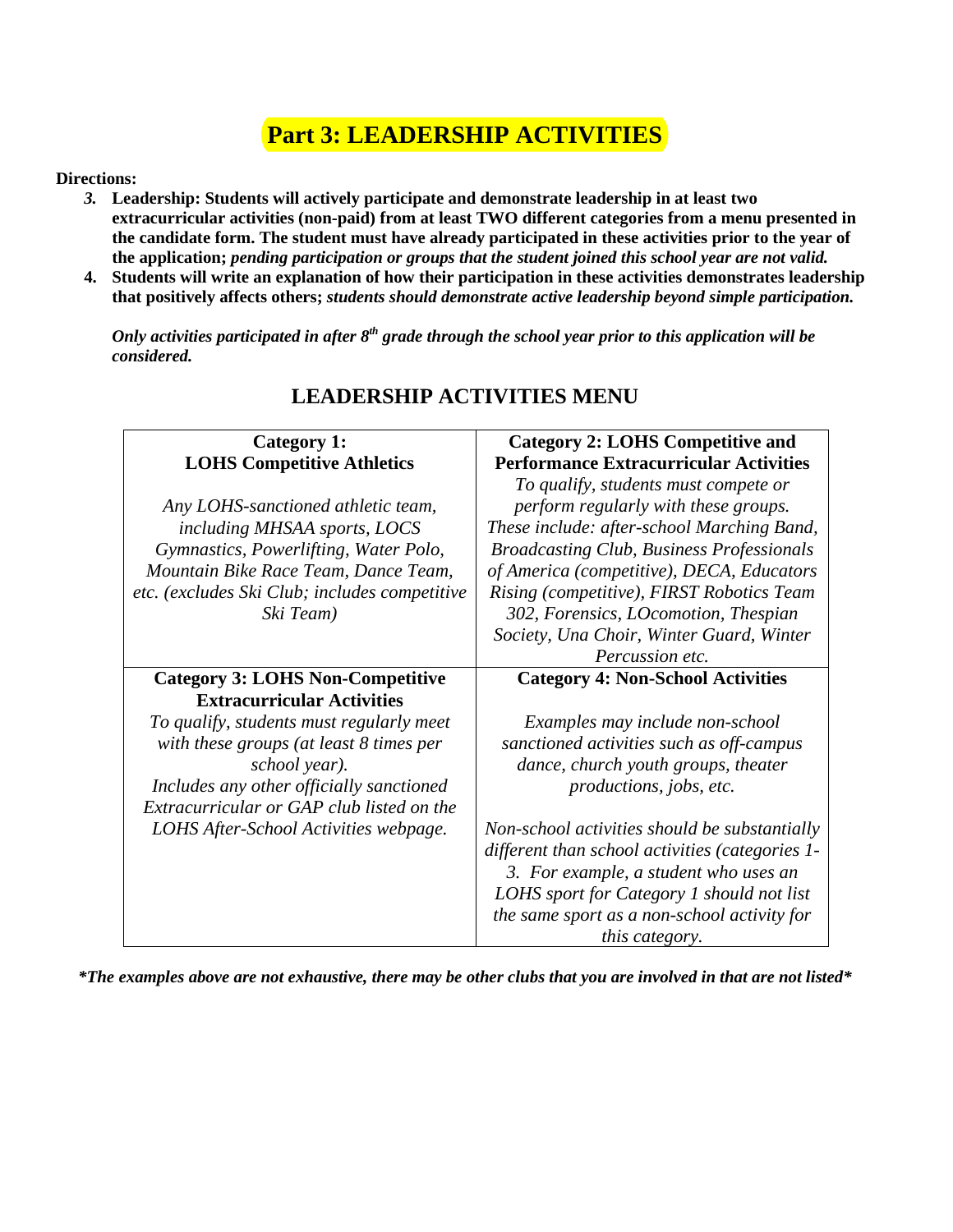# **Part 3: Leadership Activities (continued)**

**Attach additional examples if necessary. Two leadership activities from two categories are required.**

| <b>Activity</b><br>Category                                                                                                      | Organization<br><b>Name</b>                       | Describe your role, and describe<br><b>SPECIFICALLY</b> (using examples)<br>how you demonstrate active leadership<br>beyond simple participation.                                                                                                                                                                                                                                                                                                                                                                                                                                                                                                                                                                                                             | <b>Supervisor / Contact</b><br>Person name, email<br>address, and/or phone<br>number |
|----------------------------------------------------------------------------------------------------------------------------------|---------------------------------------------------|---------------------------------------------------------------------------------------------------------------------------------------------------------------------------------------------------------------------------------------------------------------------------------------------------------------------------------------------------------------------------------------------------------------------------------------------------------------------------------------------------------------------------------------------------------------------------------------------------------------------------------------------------------------------------------------------------------------------------------------------------------------|--------------------------------------------------------------------------------------|
| <b>Example:</b><br><b>Category 1, LOHS</b><br>Competitive<br><b>Athletics</b>                                                    | <b>Girls Cross</b><br><b>Country</b>              | Cross country is all about setting your goals<br>and exceeding them. I lead by example every<br>day by exceeding my own goals and my<br>coaches' and teammates' expectations. I also<br>demonstrate leadership because I organized a<br>team dinner each of my first two years on the<br>team. I also was named by my coaches to be<br>JV XC captain my sophomore year.                                                                                                                                                                                                                                                                                                                                                                                       | John Smith, (248) 555-5555,<br>JS@XC.org                                             |
| <b>Category 2:</b><br><b>LOHS</b><br><b>Competitive and</b><br><b>Performance</b><br><b>Extracurricular</b><br><b>Activities</b> | <b>LOHS</b><br><b>ROBOTICS</b><br><b>TEAM 302</b> | Robotics is unlike any other competitive<br>activity or sport, because in Robotics, team<br>members must take on great amounts of<br>autonomy, be self-starters, and work<br>together to produce a shared product. On<br>Team 302 (LOHS Robotics), I took the<br>lead by being the Assistant Software Team<br>Leader, which meant that I worked with<br>the Team Leader and all the members of<br>the Software Team to ensure that our<br>software met or exceeded the specifications<br>that the robot engineers, electrical<br>workers, and other teams were counting<br>on. I demonstrated leadership by<br>delegating responsibilities and following<br>up as necessary, but I also took direction<br>from the Team Leader and adult advisors<br>as well. | Rosa Everitt, Advisor<br>Rosa.Everitt@LOK12.org                                      |
| <b>Category 4:</b><br><b>Non-School</b><br><b>Activities</b>                                                                     | <b>Great Oaks</b><br><b>Country Club</b>          | I serve as a lifeguard and swim teacher at<br><b>Great Oaks Country Club. While it is</b><br>often difficult for a person to demonstrate<br>leadership in a part-time job, I took the<br>initiative to begin teaching swim lessons to<br>kids in small groups. I demonstrated<br>leadership by acting maturely in front of<br>these swim students, using a firm but<br>empathetic approach to help them learn to<br>swim. I also took leadership by<br>communicating some suggestions for<br>improving the swim lesson program to my<br>supervisor, which we decided to<br>implement with me demonstrating to the<br>other teachers how to improve our<br>practices.                                                                                          | <b>Mitch Buchannon</b><br>$(213)$ 555-5555<br><b>Boss@Baywatch.org</b>               |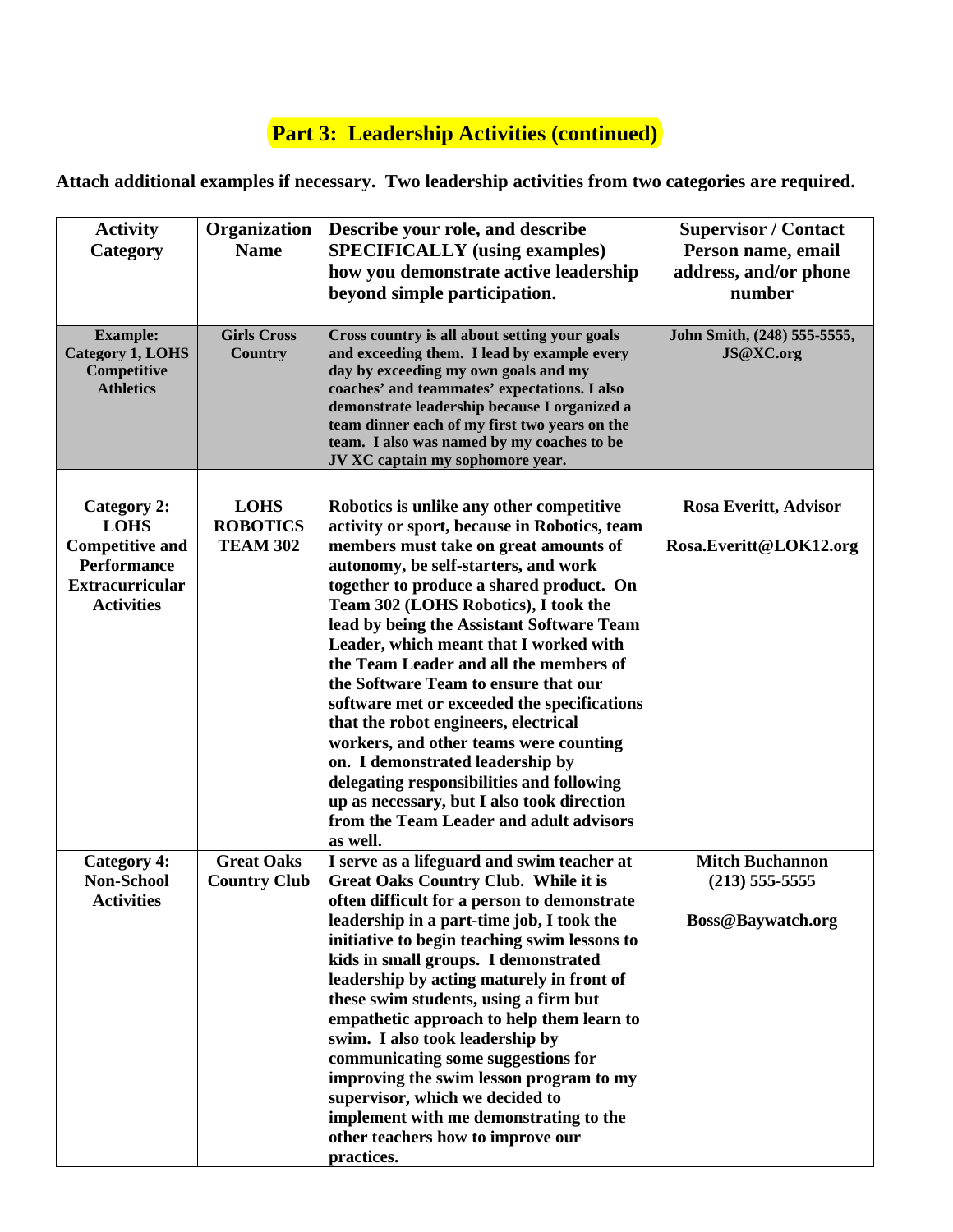# **Part 4: SERVICE ACTIVITIES**

**SERVICE: Assisting others willingly and readily, without compensation. Candidates will demonstrate at least TWO strong examples of service that indicate an action which helped others or the environment.** 

**Students must demonstrate at least 20 hours in at least two examples. Lake Orion High School graduation service hours are permitted.** 

**Service examples may NOT be an example of donating items, but donating items can be listed as a component of the service. Use additional paper if needed.**

*Only activities that were participated in after 8th grade until present will be considered.* 

| Title of Role /<br><b>Activity</b>                | 1) Describe the activity. 2) Explain who benefited from<br>your actions. 3) What sacrifices did you make for others?                                                                                                                                                                                                                                                                                                                                                                                                                                                                                                                                                 | <b>Supervisor / Contact</b><br>Person name, email<br>address, and/or phone<br>number |
|---------------------------------------------------|----------------------------------------------------------------------------------------------------------------------------------------------------------------------------------------------------------------------------------------------------------------------------------------------------------------------------------------------------------------------------------------------------------------------------------------------------------------------------------------------------------------------------------------------------------------------------------------------------------------------------------------------------------------------|--------------------------------------------------------------------------------------|
| Example:<br><b>Habitat</b> for<br><b>Humanity</b> | For Habitat for Humanity, I spent several Saturdays helping to build<br>houses for people in need. My specific role was to lead a group of other<br>teenagers in organizing building supplies, documenting the quantities<br>needed for the day, and obtaining the needed supplies. We spent six<br>Saturdays, eight hours each day, contributing and helping those in need<br>through this activity.                                                                                                                                                                                                                                                                | John Smith, (248) 555-5555,<br>JS@HFH.org                                            |
| <b>Soup Kitchen</b><br><b>Assistant</b>           | I spent every Saturday morning for a month working in a soup<br>kitchen. I organized meals, served people food, cleaned up, and<br>helped in any way I could. The people who ate our food<br>benefitted from my actions, as well as the community as a whole<br>since we were providing a needed service for citizens. The<br>sacrifices I made for others were giving up my time, paying for<br>my own gas to drive over 20 miles to the kitchen. I even used my<br>own money when we ran out of bread one Saturday. I drove to<br>the local super market, bought 10 loaves of bread, and did not<br>ask for reimbursement.<br><b>Total Hours of Commitment: 16</b> | <b>Darryl Smith</b><br>$(248)$ 555-5555<br>Darryl@SoupKitchen.org                    |
|                                                   | My brother works at Culver's. Culver's has "adopted" the                                                                                                                                                                                                                                                                                                                                                                                                                                                                                                                                                                                                             | <b>Joe Zimmer</b>                                                                    |
| Adopt-a-Highway                                   | stretch of Dutton Road between M-24 and Squirrel. I went to the<br>cleanup day with my brother. We picked up litter and bagged it,<br>following all safety requirements such as bright orange vests and<br>staying away from the road when cars were present. The stretch<br>of road looked much improved after we disposed of all the litter.                                                                                                                                                                                                                                                                                                                       | $(248)$ 555-5555<br>Joe@CulversLO.com                                                |
|                                                   | <b>Total Hours of Commitment: 5</b>                                                                                                                                                                                                                                                                                                                                                                                                                                                                                                                                                                                                                                  |                                                                                      |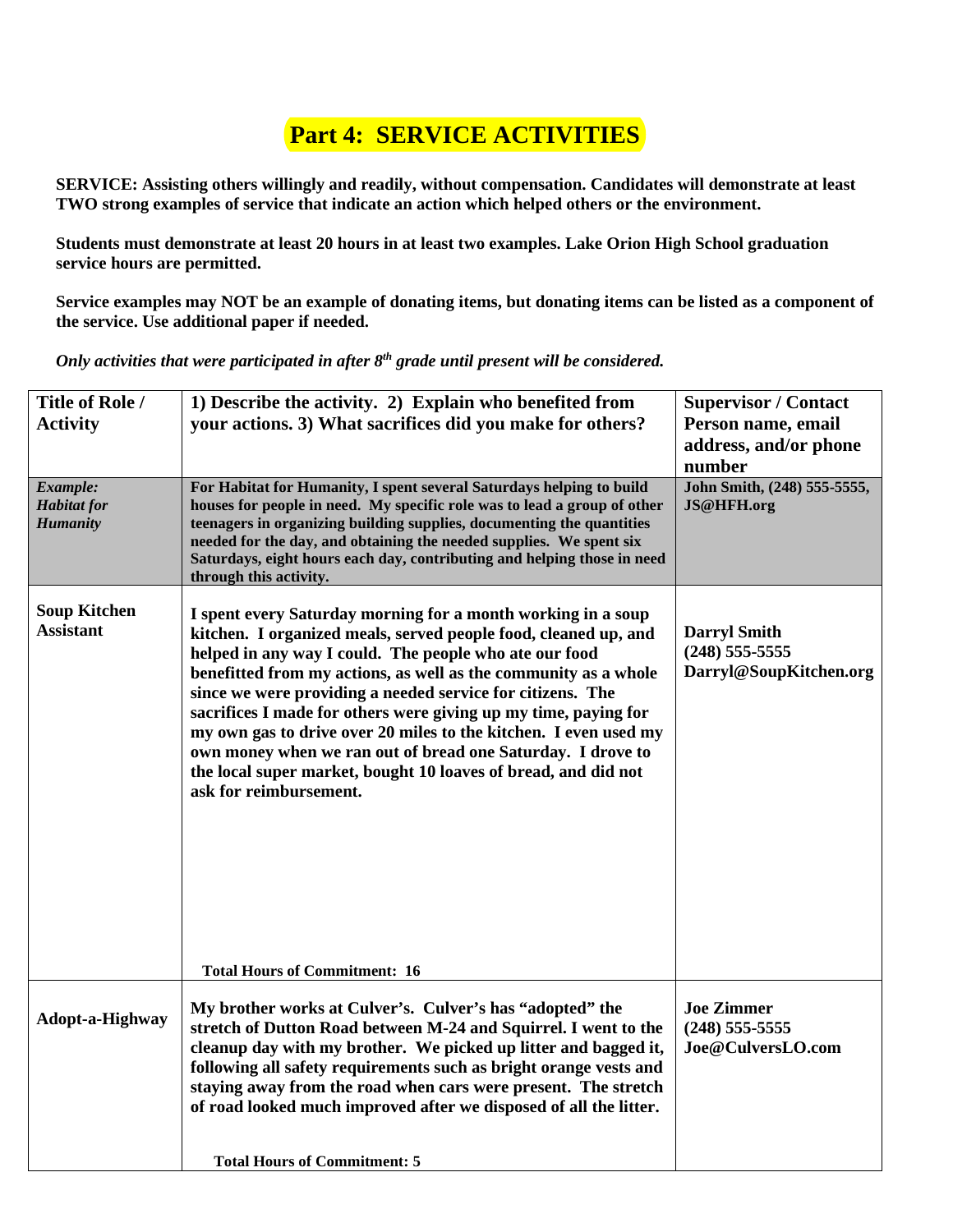### **Part 5: Character**

## **C. Character Essay**

When I reflect on this quote from Abraham Lincoln, and what good character and leadership mean to me, the first thing that comes to mind is the image of an author writing his idealized hero into existence. This character embodies all the traits to which the writer aspires: leadership, strength, loyalty, charisma, bravery, humor, wealth, and power. This creation is as close to perfect as its author can conceive themself to be; it is both literally and metaphorically their subjective, perfect character. It will show the inner workings of the creator. Every person has an image of what they wish themselves to be, and it is an important part of who they really are. Without this direction, there would be no way of knowing whether one path is better than any other, and we would be lost.

At the same time, our actions are visible manifestations of the content and strength in the principles we live by. When rain falls on a window, each drop of water follows its path of least resistance, fulfilling its gravitational potential to reach the conclusion of its journey. Life is often like this, and it is easy to just be another drop of water on the window, coasting through life, a sailboat on the finite ocean. We are not raindrops, and there is a motor on our sailboat.

Being a leader and a person of good character means turning on the engine and taking the wheel of one's own life. Acting on this responsibility is every bit as critical to one's character and success as the person they aspire to be. Despite our best intentions, however, we are all human. Real, dynamic character lies in struggle rather than success. Strengths and weaknesses of character are often uncertain until they are tested. The true strength of character and leadership often is shown by one's humility and their ability to adapt to the unknown. When one falls, they have to get back up. It is a part of life and a skill we all have. Personally, I have fallen down plenty of times, both literally and figuratively. I have stumbled in Cross Country races, but I did not blame the runner next to me. I have been angry after feeling mistreated by classmates, but I took it upon myself to turn the other cheek. Most importantly, I know that leading by example, by living out the Golden Rule and treating everyone as though I were the recipient of my own actions, is the best way to demonstrate good character.

Leadership and character are knowing that one must learn from their mistakes and reevaluate a new path so as not to trip on the same rock all over again. Leadership is a product of good character, good character is essential to leadership, and both are vital in the pursuit of success. You cannot succeed without knowing what success is. Similarly, you cannot succeed without acting on your values, and you cannot succeed without being accountable for your actions. Likewise, if we have a clear vision for ourselves, work to achieve it, and never give up, we are guaranteed to succeed — because we already have.